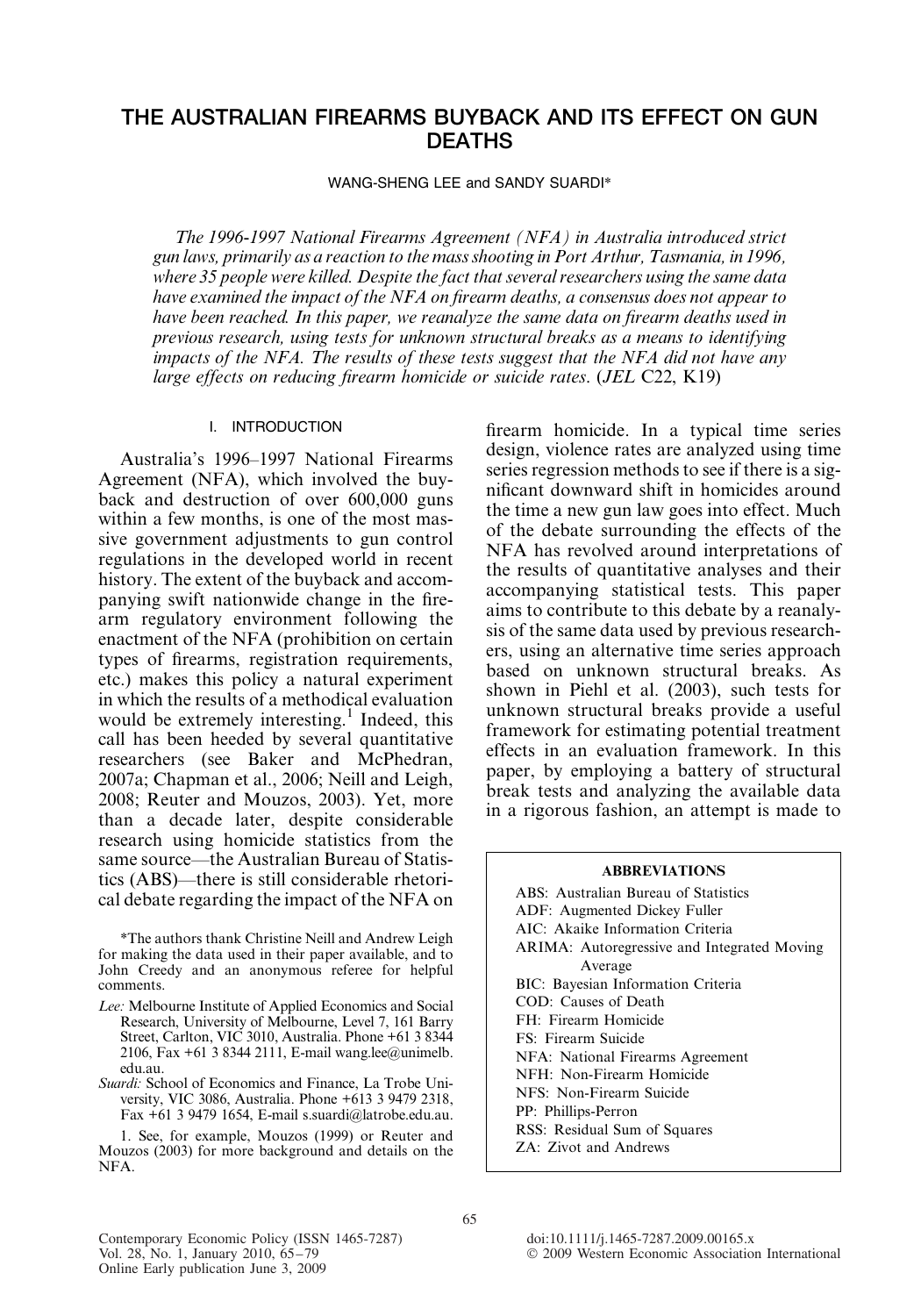resolve the debate surrounding the effects of the NFA.

A noteworthy feature of these studies that analyze the effects of the NFA is that they are all based on aggregate statistics for the whole of Australia. Unfortunately, the consistency of the approach taken by each state and territory government in Australia in the enactment of uniform firearm legislation has meant that an evaluation can only be conducted for the whole country and not for individual states or counties. In other words, unlike most quasiexperiments analyzed in the evaluation literature, there is no appropriate comparison group as the entire population in Australia was targeted.<sup>2</sup> This makes the use of differencein-difference or matching estimators that explicitly rely on comparison groups inappropriate. It also makes approaches often used in the U.S. gun control literature that are based on statelevel variation in gun laws and which implicitly rely on comparison groups infeasible.<sup>3</sup> Hence, from a policy perspective, although the NFA is a clean example of a natural experiment, from a statistical perspective, evaluation of the reform is not a straightforward exercise.

The main aim of this paper was to analyze the effect of the NFA on reducing firearm related deaths in Australia, with an emphasis on deaths by homicide and suicide. In addition, following the previous literature, we also examine homicides and suicides by methods other than a firearm to allow for the possibility of method substitution effects.

Several features of the Australian gun buyback make it of interest to policy makers in the U.S. and other developed countries where gun control is an important issue on the political agenda. First, it has been argued that many gun laws fail because they are local, allowing guns from contiguous counties or states with more lenient laws to ''leak'' into the stricter jurisdictions. As Australia is geographically isolated with no domestic supply of the prohibited firearms, a nationwide implementation of the gun buyback implies that leakage would

not be a serious issue. Second, the gun buyback scheme was large and better funded than comparable efforts in the United States, helping to test the hypothesis of whether size of the buyback matters.<sup>4</sup> Third, in countries where the gun culture might not be as prevalent as in the United States, where homicide rates are lower by international standards but where occasional mass murders occur (e.g., Britain), the impact of the NFA in Australia could be viewed as an indication of what the effect of a similar buyback scheme would be in such countries.

The remainder of this paper is organized as follows. Section II provides a brief review of the literature on the effects of the NFA. Section III introduces the time series data on homicides and suicides that we use for our empirical analysis. Section IV discusses the econometric model and issues regarding model selection. In particular, we present results of unit root tests that check for the stationarity of the data, as well as discuss how we choose the appropriate lag structure for our time series model. Section V discusses the structural break tests we employ and their results when used to analyze the data. Section VI uses an alternative time series model as a robustness check. Finally, Section VII concludes.

#### II. BACKGROUND

This section provides a brief recap of some of the more prominent studies that have attempted to estimate the impact of the NFA.

Based on data from 1980 to 1999, Reuter and Mouzos (2003) found that the Australian buyback that targeted low-risk weapons may have had a modest effect on homicides (see their figure 4.2). They note, however, that an alternative outcome to consider is the occurrence of another mass shooting (like

<sup>2.</sup> Reuter and Mouzos (2003) make a passing reference to the possible use of New Zealand as a comparison group, as New Zealand participated in the Australasian Police Ministers Council that produced the proposal for the NFA, but chose not to implement the NFA. But it is clear that the Australian and New Zealand population and environment are quite different and that the New Zealand experience cannot represent a useful counterfactual.

<sup>3.</sup> See, for example, Kleck and Patterson (1993).

<sup>4.</sup> See Kennedy, Braga, and Piehl (1996) and Sherman (2001) for reviews of the U.S. gun buyback literature, where it was generally found that past efforts were on too small a scale or too poorly implemented. In addition, a recent critical review of the firearms and violence literature in the United States by the National Academy of Sciences states that arguments for and against a market-based intervention such as gun buybacks appear to be largely based on speculation, not on evidence from research. The report states that it is at present not known if it is actually possible to shut down illegal pipelines of guns to criminals, and whether such access restrictions make useful public policy (Wellford, Pepper, and Petrie, 2004).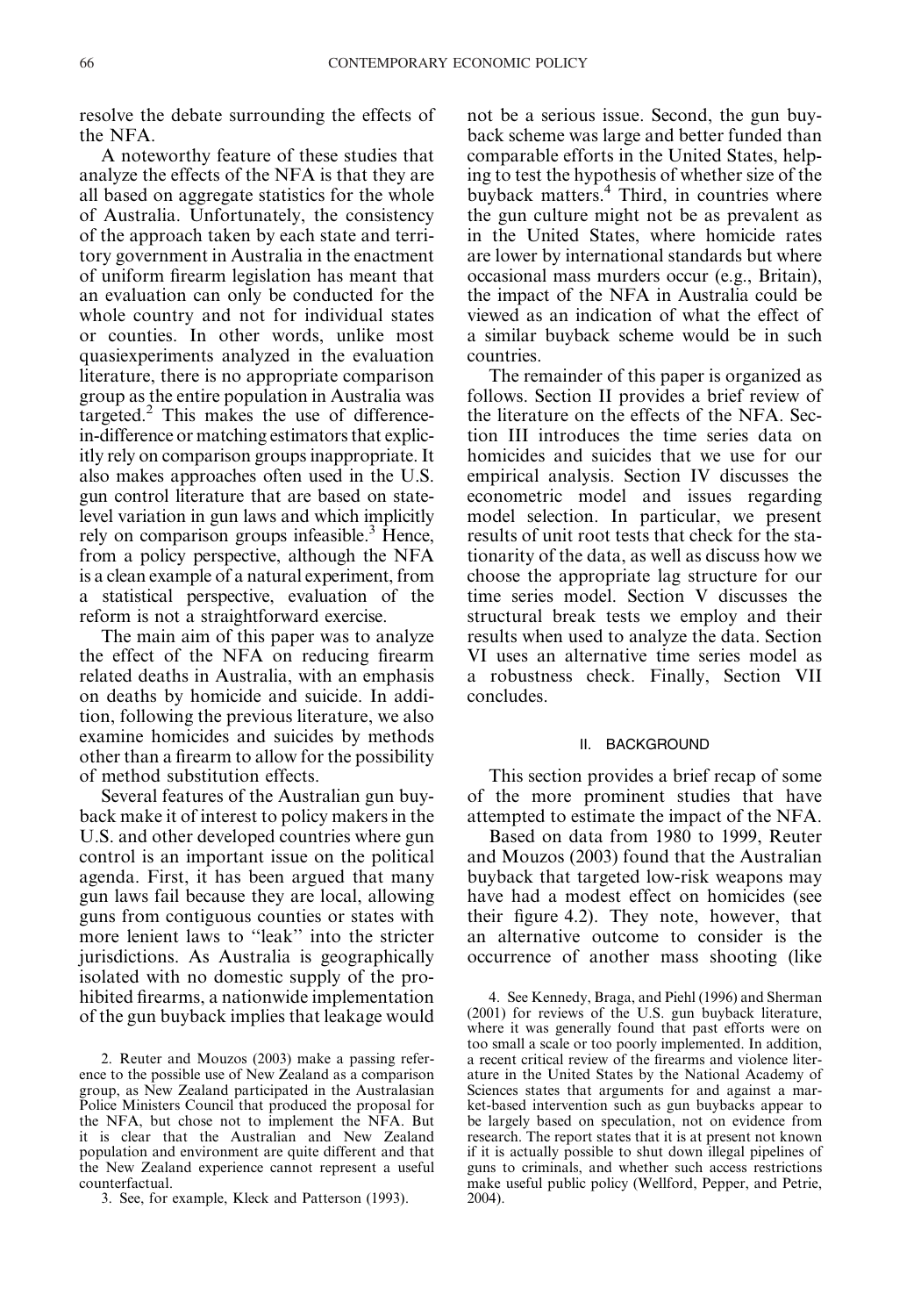the ''Port Arthur'' incident in 1996 where 35 people were killed, which precipitated the enactment of the NFA). They highlight that the fact that there were no mass murders committed with a firearm in the 5 yr post-NFA can be viewed as a slightly more promising outcome. It is clear, however, that more followup time than was available to the authors would be necessary before a proper assessment of the effects of the NFA could be made.

With more follow-up data in hand, several researchers revisited the question addressed in Reuter and Mouzos (2003). Using data from 1979 to 2003 and comparing the trends in firearm deaths pre- and post-NFA, Chapman et al. (2006) found that post-NFA, there were accelerated declines in annual total gun deaths and firearm suicides and a nonsignificant accelerated decline in firearm homicides. They also make the point that swings in the data by 2003 are so obvious that if one were given the data and were asked to guess the date of a major firearm intervention, it would be clear that it happened between 1996 and 1998.

On the other hand, based on a slightly longer time series of data from 1979 to 2004, Baker and McPhedran (2007a) found that an examination of the long-term trends indicated that the only category of sudden death that may have been influenced by the introduction of the NFA was firearm suicide. Homicide patterns (firearm and non-firearm) were not influenced by the NFA. They therefore concluded that the gun buyback and restrictive legislative changes had no influence on firearm homicide in Australia. As an explanation for the divergent findings, Baker and McPhedran (2007b) critique the conclusions reached by Chapman et al. (2006) because it appears the outcomes of the statistical analyses in Chapman et al. were contrary to the results of the statistical tests undertaken.

More recently, Neill and Leigh (2008) reanalyze the results of Baker and McPhedran (2007a). They find that reanalyzing the results either with a longer time series or using the log of the death rate, however, strengthens the evidence against the null hypothesis that the NFA had no effect on firearm suicides or homicides. In particular, they find a statistically significant reduction in deaths due to both firearm homicides and suicides.

Summing up the extant literature, it therefore appears that despite the fact that the data come from the same source, 10 yr post-NFA, there is no consensus on whether the NFA had an impact on firearm homicides.

#### III. DATA

The data used in this paper come from the ABS statistics on causes of death (COD). The data, which span the period 1915–2004, comprise death rates (expressed as per 100,000 of total population) classified under firearm suicide (FS) rates, firearm homicide (FH) rates, non-firearm suicide (NFS) rates and nonfirearm homicide (NFH) rates. Although two alternative data sources are available for analyzing homicide in Australia—the National Homicide Monitoring Program at the Australian Institute of Criminology, and the Recorded Crime Australia publication by the ABS—the COD statistics have the longest span.<sup>5</sup> The COD data were used by all the above-mentioned studies; where they differ is the time period used. Baker and McPhedran (2007a) and Chapman et al. (2006) possibly use data starting from 1979 because of revisions to the categories of causes of death, including a move from the use of International Classification of Diseases (ICD)-8 to ICD-9 categorization in 1979.<sup>6</sup> However, as pointed out by Neill and Leigh (2008), this seems unlikely to have greatly affected estimates of suicide or homicide deaths and they prefer to base their analysis on the longer time series from 1915 to 2004. For the purposes of this paper, we therefore employ the same data used in Neill and Leigh (2008) spanning the period 1915–2004 to maximize the sample size for our time series analysis.

Given that a time series model of FS, FH, NFS or NFH using the raw data would imply that deaths could be negative sometime in the future, before proceeding with any formal statistical analysis, we first perform the transformation used in Neill and Leigh (2008) to ensure that model predicted death rates are always positive and express all rates in natural logarithms. A plot of the transformed data is shown in Figure 1.

Focusing on gun-related death rates, we can see from panels 1 and 2 of Figure 1 that

7. The data used in this paper are provided in Table A1.

<sup>5.</sup> Mouzos (2003) provides more discussion of the differences between the three alternative data sources on homicide in Australia.

<sup>6.</sup> Neither study provides an explanation why 1979 was chosen as the starting time point.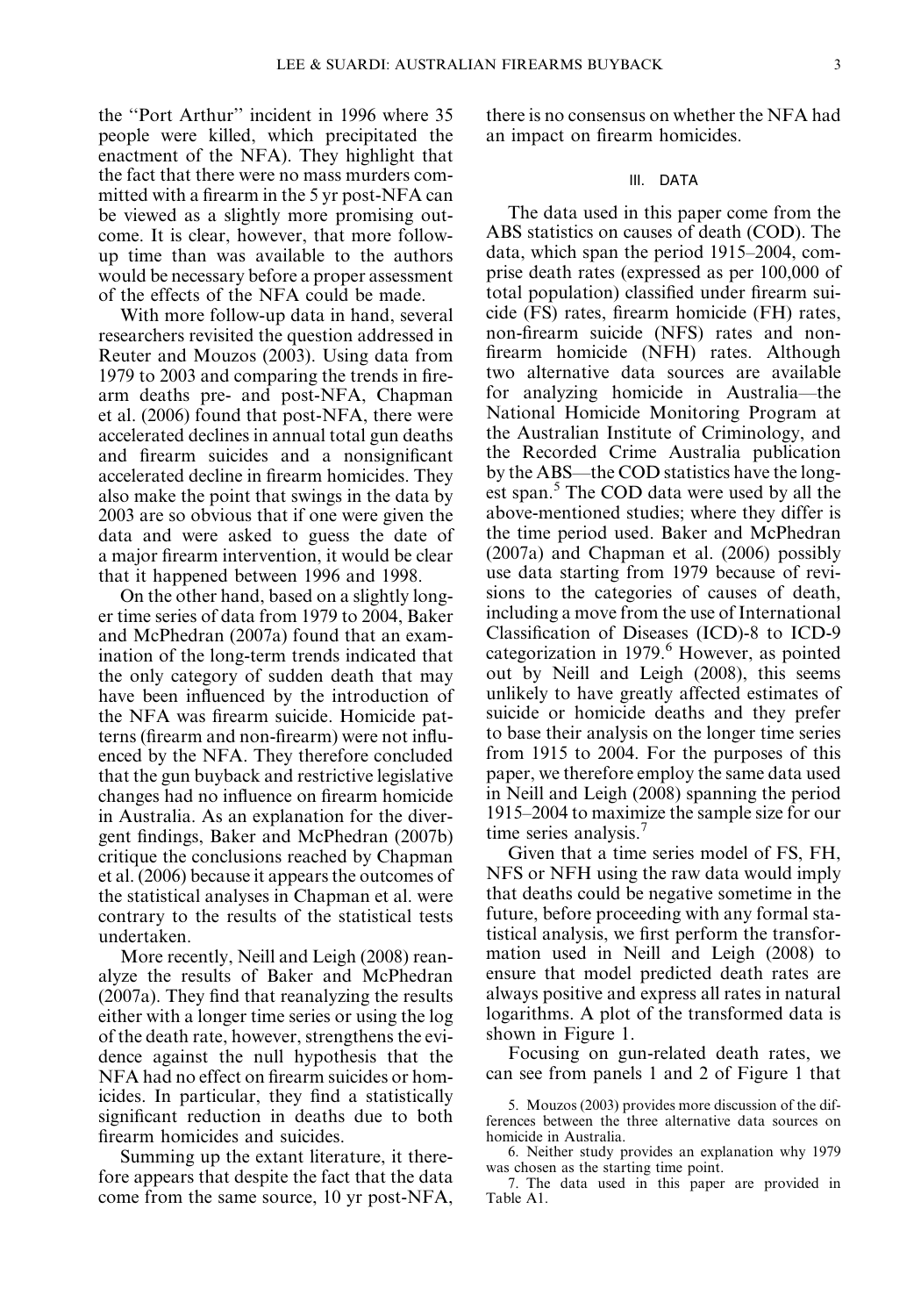

FIGURE 1 Plots of the Natural Logarithm of the Series

Note: FS, FH, NFS, and NFH are expressed as total number of deaths per 100,000 of the Australian population.

there is a downward trend in both suicide and homicide rates starting from around about 1985. Apart from the dip in gun-related death rates toward the end of the sample period, there appears to be a decline in death rates around about the early 1940s, and a drastic fall in firearm homicide rates in 1950. A cursory look at the plot around 1996–1997 suggests that the NFA is unlikely to have had a large effect on gun deaths. However, the downward trend in death rates that started in 1985 could have masked any possible effect that the NFA might exert on both FS and FH rates.

In contrast to the FS and FH series, we observe that there has been a rising trend in the non–gun-related suicide and homicide rates since 1985. The fall in non–firearmrelated deaths is also noticeable in the early part of 1940s.

## IV. METHODS

We model all four data series in our COD data using the Box and Jenkins (1976) methodology to obtain an appropriate Autoregressive and Integrated Moving Average (ARIMA) model. Although we start off our empirical analysis by employing the Box-Jenkins approach to modeling the homicide data that were also used in the studies by Chapman et al. (2006), Baker and McPhedran (2007a), and Neill and Leigh (2008), our point of departure is in how we use the model to make inferences on the effect of the NFA. The Baker and McPhedran (2007a) and Neill and Leigh (2008) studies estimate a regression relationship based on pre-NFA data and use the regression model to predict values post-NFA. A comparison is then made between the actual post-NFA homicide rates and the predicted post-NFA homicide rates to make inferences regarding the effects of the NFA. Put another way, these studies use forecast errors as the method for identifying the treatment effect.

Chapman et al. (2006) adopt a different strategy and estimate separate regressions pre- and post-NFA. Their idea is to compare the slopes of the two regressions and to test if they are significantly different. Our approach based on unknown structural break tests generalizes this strategy by avoiding the need to choose a particular date that defines the preand post-periods. As pointed out by Britt, Kleck, and Bordua (1996) when reevaluating the 1976 District of Columbia gun law, the effective date of the law is merely a legalism and makes no special claims about when the new law will actually begin to have an effect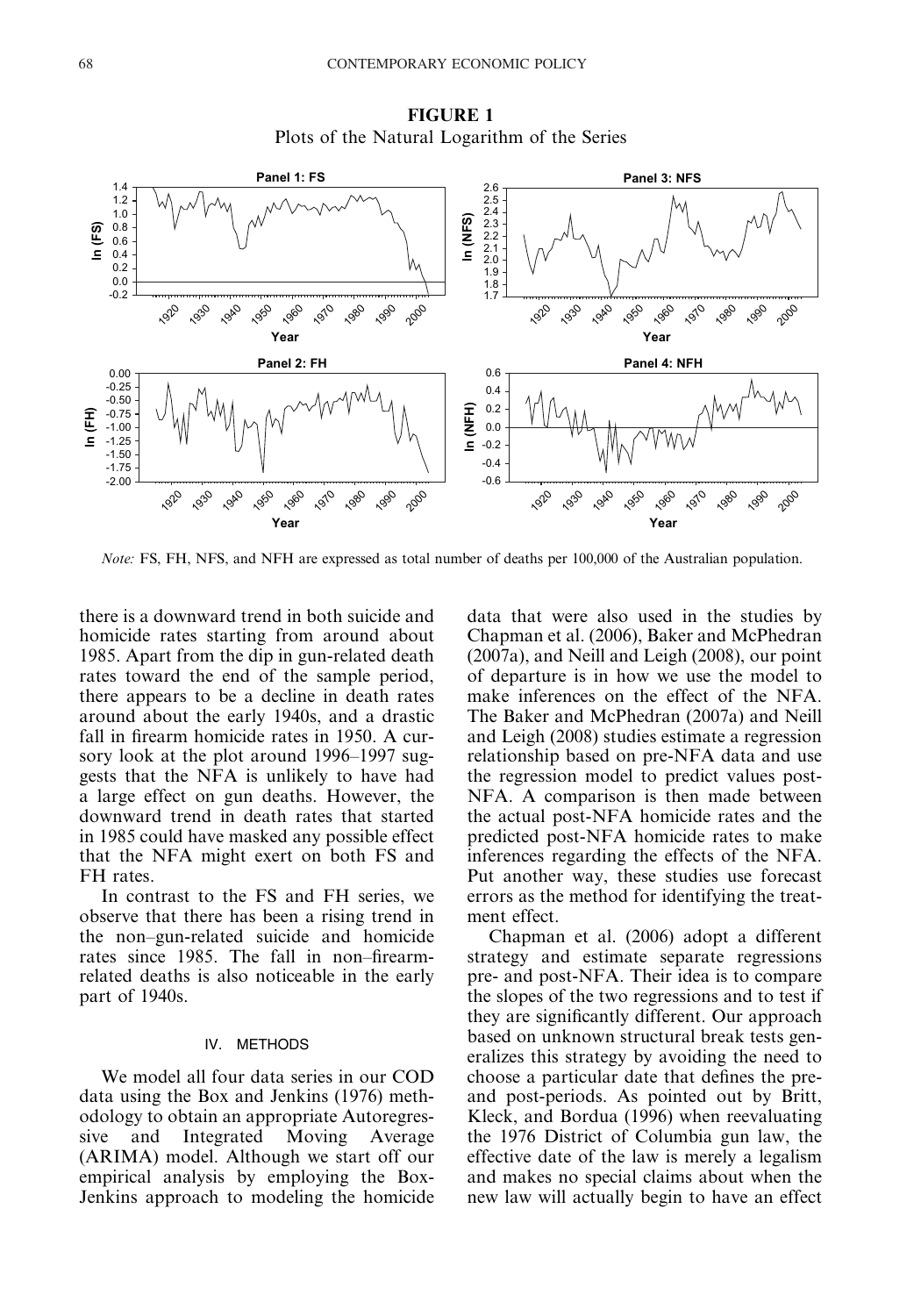on the target variable. Put another way, it is possible that there could be announcement effects or lagged impacts that a dummy variable indicating the time a gun law was legally enforced would not capture. As a remedy, they suggest estimating effects using several different dates. It should be noted that this approach has the drawback of increasing the probability that one finds a statistically significant finding by chance, unless a correction for conducting multiple hypothesis tests is made. Our approach based on unknown structural breaks using asymptotic critical values computed by Andrews (1993) has critical values that are considerably higher than the chisquare critical values. As this makes it harder to reject the null hypothesis, it lowers the probability that our tests have a tendency to be biased in favor of rejecting the null.

Related to the difficulty in the choice of an intervention point is that it is possible for the NFA to have a more gradual effect than a onetime change in the mean, an issue also raised by Britt, Kleck, and Bordua (1996). Following Piehl et al. (2003), if a significant break is found and if one thought there were going to be a gradual implementation, a break in mean and trend could be tested for.

## A. Stationarity of the Data

As is typical of any time series analysis, an important first step of the modeling exercise is to determine the stationarity property of the series. We first use two tests—the Augmented Dickey Fuller (ADF) test and the Phillips-Perron (PP) test—to determine whether the series possesses a unit root.<sup>8</sup> Both tests share a common null hypothesis of a unit root process but differ in the way they correct for the problem of serial correlation in the regression residuals. The results of both tests are reported in Table 1. It can be seen that for the two series FS and NFS, both the ADF and PP tests unanimously fail to reject the existence of a unit root at all conventional levels of significance. For the FH series, the ADF and PP tests both strongly reject the null of a unit root. However, the two tests provide conflicting evidence about the unit root property of the NFH series; the PP test suggests that the NFH series

is stationary while the ADF test result implies otherwise.

An alternative assessment of the unit root property of the data series requires that we account for a possible break in the data generating process. This is accomplished by employing the Zivot and Andrews (1992) (ZA) test that allows an endogenously determined break point in the intercept, the trend function, or in both. This view is consistent with our objective of determining whether the national buyback and tightened legislation in 1996–1997 had an effect on the death rates associated with firearm, and altered the dynamics of the FS and FH series. As argued by Perron (1989), failing to account for a structural break in the conventional unit root test may lead to a loss of power and wrongly infer the presence of a unit root when in fact the series is stationary around a one-time structural break.

In its general form with breaks in both the intercept and the trend function, the test involves running the following regression for all potential break points,  $T_B$  (1 <  $T_B$  < T),

$$
\Delta y_t = \mu + \beta t + \theta_1 \mathbf{D} \mathbf{U}_t + \gamma_1 \mathbf{D} \mathbf{T}_t
$$
  
(1)  

$$
+ \alpha y_{t-1} + \sum_{i=1}^k c_i \Delta y_{t-i} + \varepsilon_t,
$$

where  $DU_t$  and  $DT_t$  are break dummy variables that are defined as

$$
DU_t = \begin{cases} 1 \text{ if } t > T_B \\ 0 \text{ otherwise} \end{cases}
$$

and

$$
DT_t = \begin{cases} t - T_{\text{B}} & \text{if } t > T_{\text{B}} \\ 0 & \text{otherwise,} \end{cases}
$$

where  $T$  is the sample size and  $k$  is the number of lags determined for each possible break point by the Bayesian information criteria (BIC). Equation (1) is sequentially estimated and  $T<sub>B</sub>$  is chosen so as to minimize the onesided *t*-statistics of the unit root null hypothesis with no break (i.e.,  $H_0$ :  $\alpha = 0$ ).

It is common to exclude the end points of the sample when implementing the ZA unit root tests. This is due to the fact that the asymptotic distribution of their test statistics diverges to infinity when the end points are

<sup>8.</sup> As the ADF and PP tests are commonly employed in empirical research, we do not elaborate on the way we perform these tests.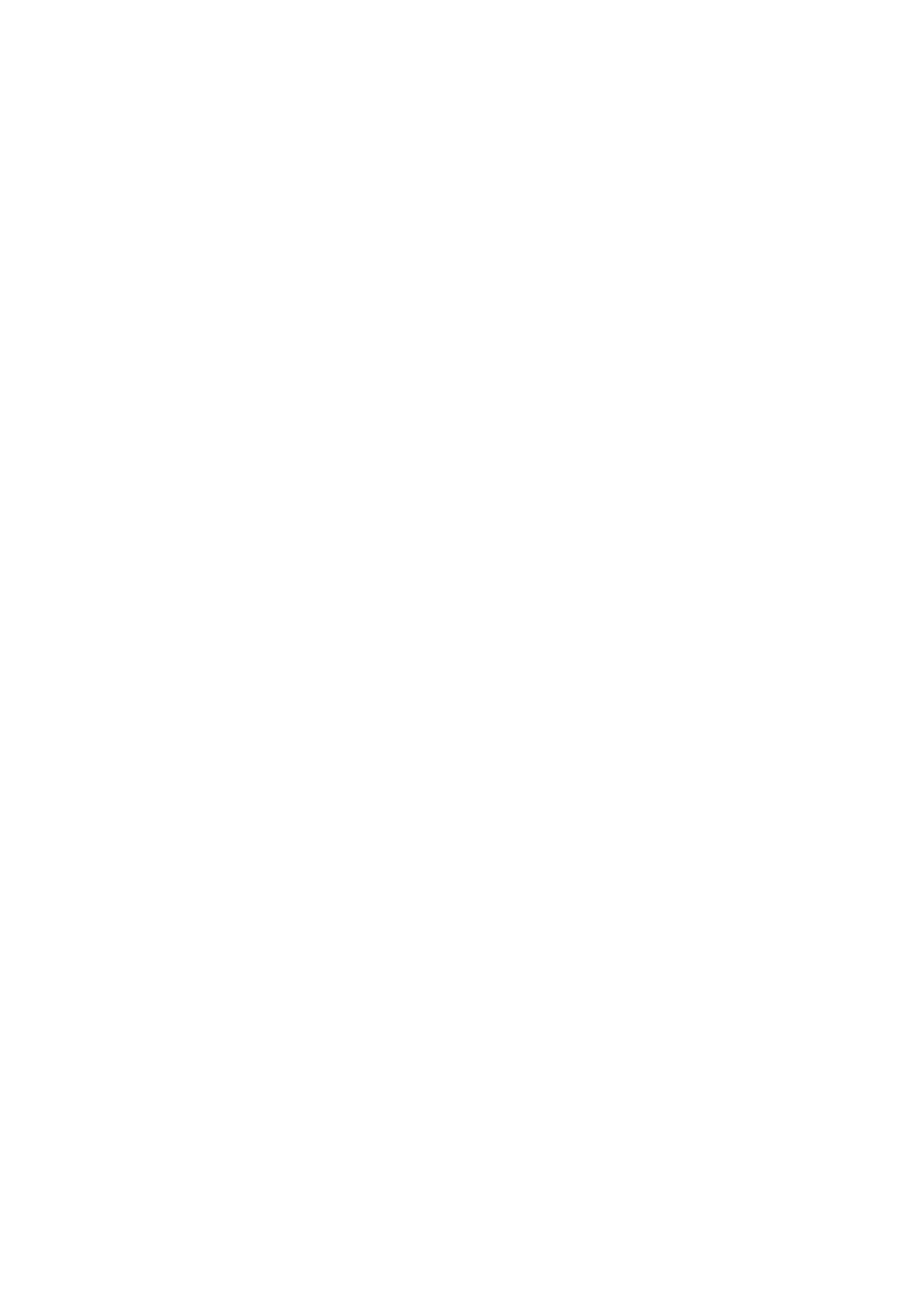

FIGURE 2 Plots of the Series Growth Rates

Note: FS, FH, NFS, and NFH are expressed as total number of deaths per 100,000 of the Australian population.

the series (i.e., univariate time series analysis) appears to ignore information in related series, such an approach is not necessarily inferior to a structural approach. This is because a pure univariate time series model can be useful as a summary device when it is not clear what the appropriate structural model should be. Alternatively, even if economic theory is useful in suggesting an economic structural relationship, it is often the case that there is an equivalent ARIMA representation of that model. We discuss in more detail how our econometric model is specified below using the Box-Jenkins approach.

The optimal order of the  $ARIMA(p,1,q)$ process is determined by minimizing the value of either the Akaike information criteria (AIC) or the BIC from estimating different ARIMA models for  $p = q = 10$ . The results in Table 2 show that the BIC provides a more parsimonious Model than the AIC. We also performed the Ljung and Box (1978) test to ensure that the residual of the regression is free from serial correlation.

When applying the structural break tests in the next section, for each of the four data series, we employ the specification suggested by AIC and assume that is the correct specification of the regression model under the null hypothesis of there being no structural breaks. The results also show that the chosen models for all series are free from various orders of serial correlation.

#### V. STRUCTURAL BREAK TESTS AND EMPIRICAL RESULTS

In this section, to examine whether the NFA has an influence at reducing the suicide and homicide growth rates that are related to firearms, we adopt a statistical approach similar to the one employed in Piehl et al. (2003), who suggest that tests for unknown structural breaks can be used as a policy evaluation tool. This approach involves identifying any unknown structural break in the time series for the homicide data. In the context of evaluation, a finding of a structural break that coincides with the implementation of the NFA can be interpreted as evidence supporting an effect of the NFA. On the other hand, a finding of no structural break or a structural break at an alternative date would be evidence against there being an effect of the NFA.

One concern regarding interpretation of the results is that as long as there is at least one significant downward shift in the time series anywhere after the enactment of the intervention (or even before in some cases), an analyst could argue it was evidence that the NFA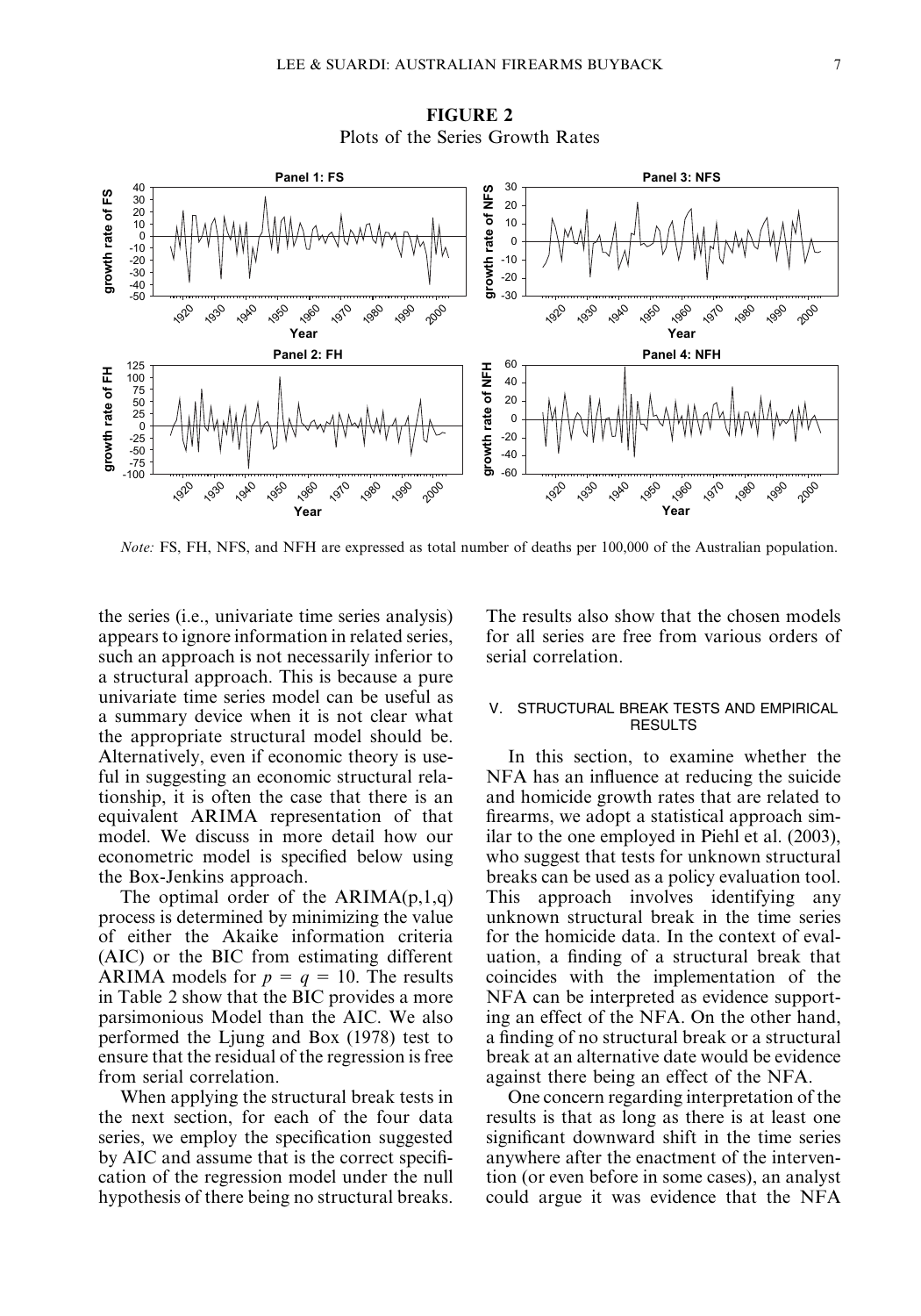| <b>Variable</b>                           |                   | <b>ARIMA Model</b><br><b>Based on AIC</b> |                 | <b>ARIMA Model</b><br><b>Based on BIC</b> |
|-------------------------------------------|-------------------|-------------------------------------------|-----------------|-------------------------------------------|
| <b>FS</b>                                 |                   | $(0,1,1)$ 710.8814                        |                 | $(0,1,0)$ 711.2031                        |
| FH.                                       |                   | $(4,1,2)$ 842.2294                        |                 | $(0,1,1)$ 847.1406                        |
| <b>NFS</b>                                |                   | $(0,1,3)$ 636.4619                        |                 | $(0,1,0)$ 638.6316                        |
| <b>NFH</b>                                |                   | $(0,1,1)$ 723.8419                        |                 | $(0,1,1)$ 726.3305                        |
| $\Delta y_1 = \mu + \alpha u_{t-1} + u_t$ |                   |                                           |                 |                                           |
|                                           | FS                | <b>FH</b>                                 | <b>NFS</b>      | <b>NFH</b>                                |
| $\mu$                                     | $-1.7675(1.4020)$ | $-1.0873(1.2740)$                         | 0.0508(0.9325)  | $-0.0091(0.5309)$                         |
| $\alpha$                                  |                   | $-0.5733*(0.0908)$                        |                 | $-0.6504*(0.0820)$                        |
| Q(5)                                      | 2.646 [0.7543]    | 2.634 [0.7562]                            | 1.539 [0.9085]  | 4.783 [0.4429]                            |
| Q(10)                                     | 13.617 [0.1912]   | 12.061 [0.2810]                           | 4.151 [0.9402]  | 10.859 [0.3686]                           |
| Q(15)                                     | 19.785 [0.1803]   | 18.466 [0.2390]                           | 15.598 [0.4092] | 12.088 [0.6724]                           |

TABLE 2 ARIMA Model Selection Results

Notes: Figures in (p,d,q) indicate the lag order for AR, the order of integration, and the lag order for MA respectively. Marginal significance levels are displayed in []. Figures in () are robust standard errors. Q is the Ljung-Box test for kth order serial correlation in the residual  $u_t$ , for  $k = 5$ , 10, and 15.

\*Significance at the 1% level.

worked. Unfortunately, with a time series design involving structural breaks, the possibility that such a break occurred due to other factors cannot be ruled out entirely. However, institutional knowledge can be useful in this case to help determine if there are any other plausible reasons to help explain the break. In other words, if a large effect on gun deaths is found that coincides with the period surrounding the enactment of the NFA, a competing explanation would need to be able to account for the change. On the other hand, if no breaks are found, then this would be evidence in favor of the NFA having no effects.

As in the case of the ZA test, one decision that needs to be made when applying these structural break tests is the choice of the ''trimming'' value. When one searches over all possible locations for a break in some parameters, it is important to specify how far into the sample one starts looking for a break and how close to the end of the sample one stops looking. The reason for not looking from the first observation to the last is that there must be a sufficient number of observations on either side of the point under consideration to estimate the regression relationship both before and after the break point. With 90 observations in our sample, the standard 15% trimming factor (i.e., the amount recommended by Andrews, 1993) does not concur with our interest in searching for a break at around

about 1996–1997 when the NFA program was implemented. We therefore consider a trimming factor of 5% that which provides about five data observations for the first and last breakpoint that lie close to the beginning and end of the sample.

## A. The Quandt (1960) Test

Given a stationary time series, following Piehl et al. (2003), we first perform the Quandt (1960) endogenous structural change test that searches for the largest Chow (1960) statistic over all possible break dates. This test involves splitting the sample into two subperiods and estimating the parameters for each subperiod. A Wald statistic is then employed to test the equality of the two sets of parameters. Although the idea underlying the use of the Chow test bears resemblance to the approach used in Chapman et al. (2006) where pre- and post-NFA regressions were estimated and their slopes compared, an important difference is that it does not assume that the break date is known a priori. Even when the date of a policy change is known, tests for unknown breaks can be useful because of possible anticipation effects and lag effects. The use of tests for unknown breaks circumvents the need to choose the appropriate lag or lead to capture potential policy effects. In addition, in such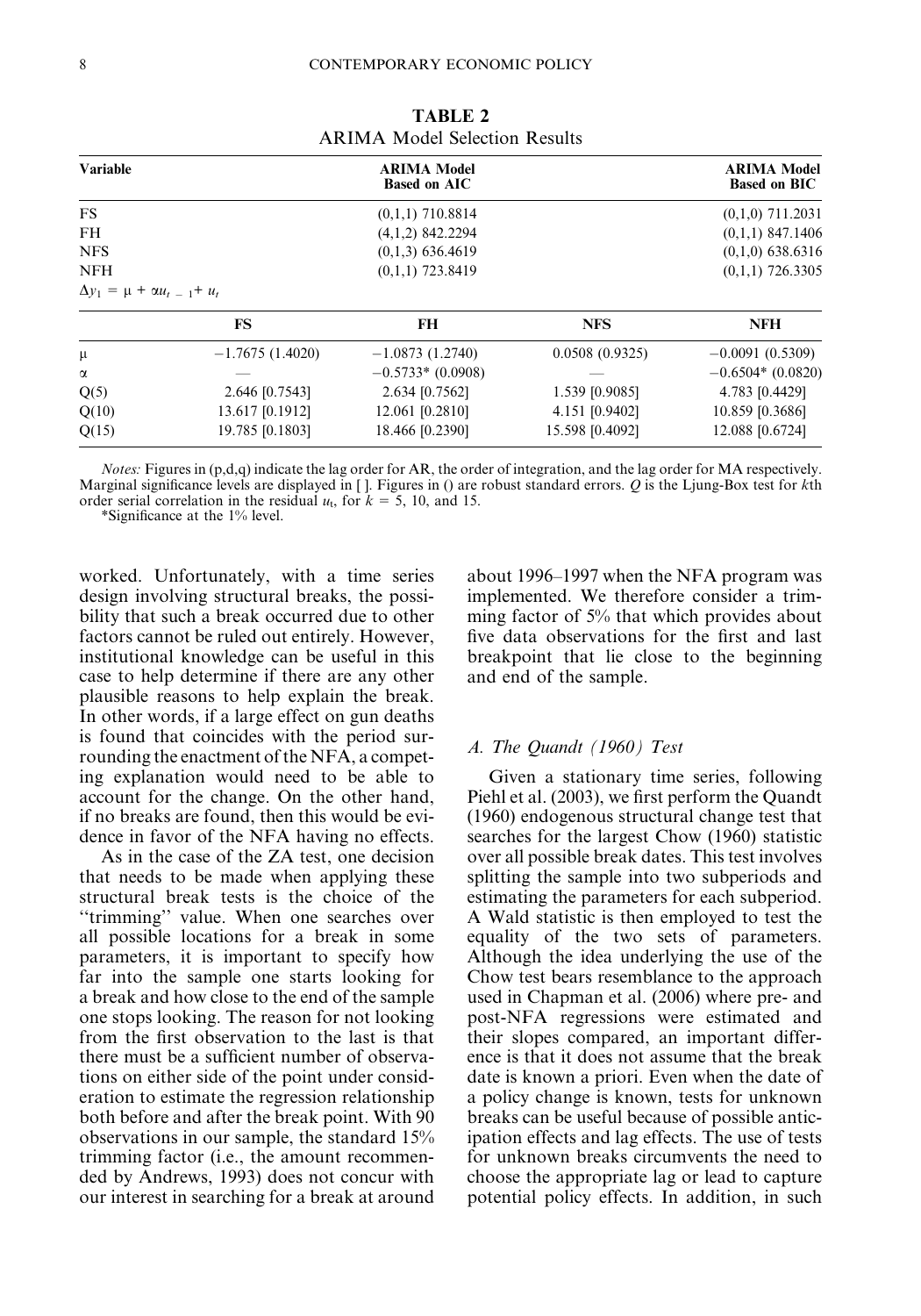

instances, the resulting statistical tests would not have the correct critical values.

To compute the Chow statistics for a particular break date, we split the sample at that break date and estimate the model parameters separately on each subsample, as well as for the whole sample. The respective residual sum of squares (RSS) are computed and used to calculate the Wald statistic as follows:

$$
(2) \qquad W = \frac{\text{RSS} - (\text{RSS}_1 + \text{RSS}_2)/k}{(\text{RSS}_1 + \text{RSS}_2)/T - 2k}
$$

where RSS is the residual sum of squares for the whole sample; the subscripts 1 and 2 denote the first and second subsamples; T is the number of observations, and  $k$  is the number of regressors in the subsample regression. Thus, the test is one of how much the RSS for the whole sample is bigger than the sum of the RSS for the two subsamples. If the coefficients do not change much between the samples, the RSS will not rise much upon imposing the constancy parameter restriction across the two subsamples. Having computed a sequence of the Chow statistics as a function of candidate break dates, we then plot in Figure 3 these values on the y-axis against the candidate break dates on the x-axis.

In panel 1 of Figure 3, we can see significant variation of the Chow test sequence



across candidate break dates, with the test statistic reaching a high of 1.95 in 1922. Given that the break date is not known a priori, we cannot rely on standard chi-square distribution for inference. The asymptotic critical values for a class of tests, including the Wald test, where the break date is only identified under the alternative hypothesis is computed by Andrews (1993). The 5% level critical values for a trimming factor of 0.05 and with one restriction is 9.84 and 12.93 with two restrictions. These asymptotic critical values are considerably larger than the comparable chi-square critical values.<sup>10</sup>

Visual inspection of the sequence of Chow test for the FS series suggests that in not a single candidate break date do we observe the test statistic above the 9.84 critical value. This implies that we cannot reject the null hypothesis of no structural break. Hence, this suggests that the FS time series do not possess a structural break. In other words, we fail to find any evidence that show the NFA has an effect at reducing the firearm suicide growth rates. The same result also holds for the NFS growth series.

In contrast, for the FH and NFH growth series, we find at the 5% significance level that there is evidence for the existence of structural

<sup>10.</sup> The 5% significance level chi-square critical values for 1 degree of freedom is 3.84, and 5.99 for 2 degrees of freedom.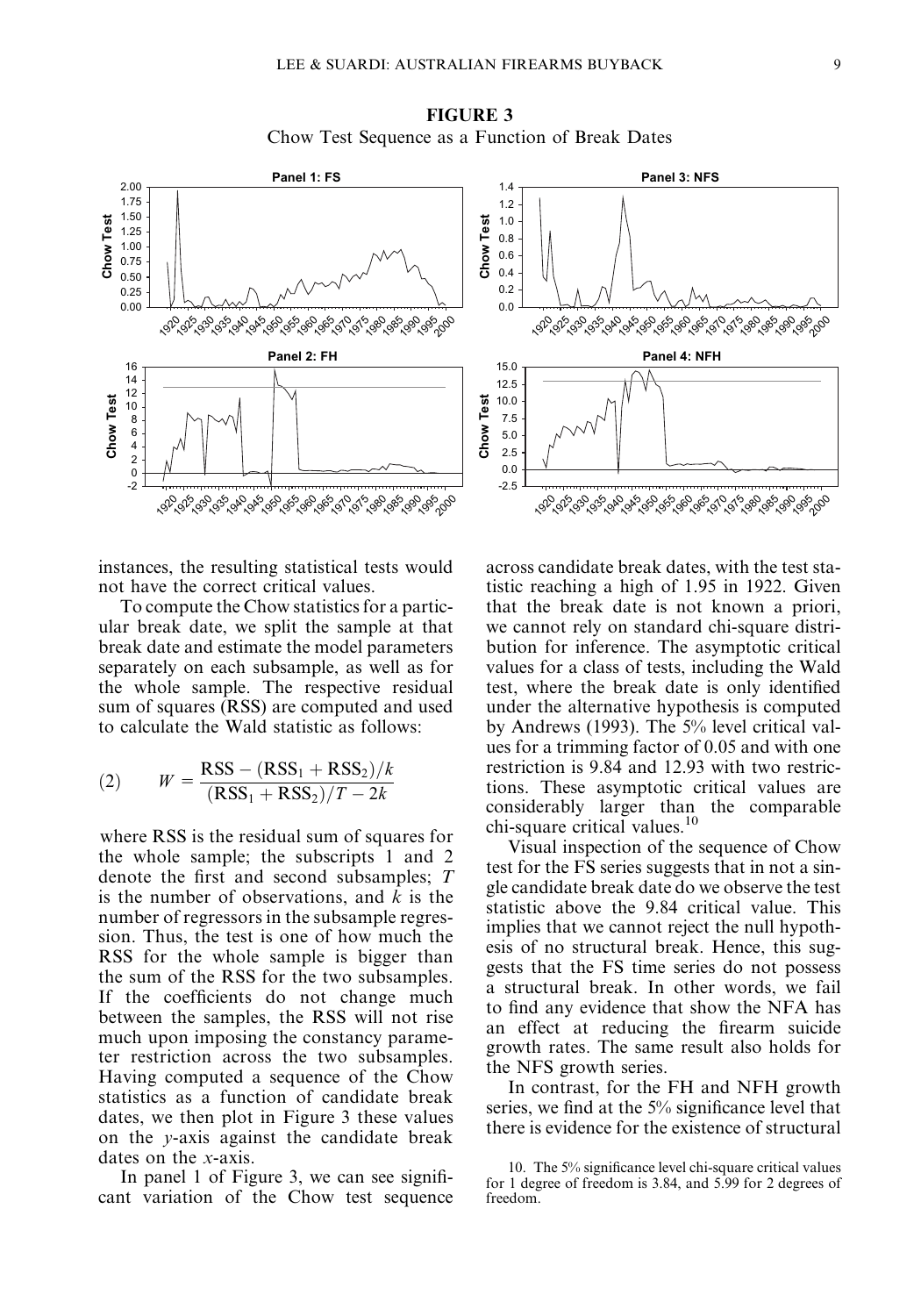breaks. For the FH growth rate, the test statistic is above the 12.93 critical value in the period 1951–1953; for the NFH growth rate, there appears to be breaks at various points in time: 1943, 1946–1948 and 1950–1951.

In summary, our implementation of the Quandt test fails to find any evidence that a structural break occurred around the time of the NFA in any of the four data series examined. In the next two subsections, we employ alternative structural break tests as robustness checks.

# B. The Bai (1997) Sequential Multiple Breaks Test

The Quandt test discussed in the previous subsection only considers a single structural break and it does not allow for more than one break. In this subsection, we perform Bai's (1997) sequential multiple structural breaks test to accommodate for more than a single break point in the firearm and non–firearmrelated homicide growth rates. The idea of sequential estimation in Bai's test is to consider one break at a time rather than simultaneous estimation of multiple breaks. Because the model is treated as if there were only one break point at each stage of the analysis, this method is not only computationally less intensive but is also robust to misspecification in the number of breaks. An important insight of this method is that in the presence of multiple break points, the sum of squared residuals (as a function of the break date) can have a local minimum around each break date. As such, the global minimum can be used as a break date estimator, while the other local minima can also be regarded as candidate break date estimators. Accordingly, the sample is split at the break date estimate and the Quandt test is performed on the subsamples to test for other breaks. Bai (1997) shows that important improvements can be obtained from reestimation of break dates based on refined samples. In a relatively long data series, testing for sequential breaks conditional on earlier breaks is important as there could be later break points in the series that could well coincide with the NFA date.

The Bai (1997) multiple break test proceeds by estimating the sum of squared residuals of the two subsamples for a given break date  $T_s$ . For ease of exposition, suppose we consider

a mean shift in a linear process. We can estimate a single break point for the mean shift by minimizing the sum of squared residuals among all possible sample splits. Let us denote the mean of the first  $T_s$  observations by  $\bar{Y}_{T_s}$ and the mean of the last  $T - T<sub>s</sub>$  observations by  $\overline{Y}_{T-T_s}$ . Then the sum of squared errors for the whole sample is:

(3) 
$$
S_T(T_s) = \sum_{t=1}^{T_s} (Y_t - \bar{Y}_{T_s})^2 + \sum_{t=T_s+1}^{T} (Y_t - \bar{Y}_{T-T_s})^2.
$$

Bai defines a break point estimator as  $\hat{T}_s$  = arg min  $\sum_{1 \leq T_s \leq T-1} S_T(\hat{T}_s)$ . We first estimate the ARIMA(0,1,1) model with intercept for both the FH and NFH growth series on the subsamples at various break dates across the whole sample. We then obtain the sum of squared residuals for the whole sample for each break date as given in Equation (3).

We only apply the Bai test to the FH and NFH series since the Quandt test in the previous section found evidence for breaks in them. In other words, we do not perform the test on both FS and NFS due to the lack of evidence in support of a structural break in their series. In all of our analysis, we do not consider the possibility of a break in the trend given that the trend function is not statistically significant in all four ARIMA models.<sup>11</sup> In Figure 3, the residual variances for FH (panel 1) and NFH (panel 2) are plotted on the vertical axis against the break dates on the horizontal axis. In these figures, a random and erratic variation of the subsample estimates (and hence the sum of squared errors) would imply that the true parameters are constant. However, if there is a structural break, then there will be systematic variations in the subsample estimates across possible break dates, and there will be a well-defined minimum for the sum of squared residuals near the true break date.

Turning to panel 1 of Figure 4, we observe three well-defined minima for the residual variance of the FH growth series: a global minimum in 1951 and two local minima in 1941 and 1987. The visual evidence indicates that two or three structural breaks are possible in the sample period. We split the sample into

<sup>11.</sup> The plot of growth data in Figure 2 also does not reveal any evidence of a trend in any of the series.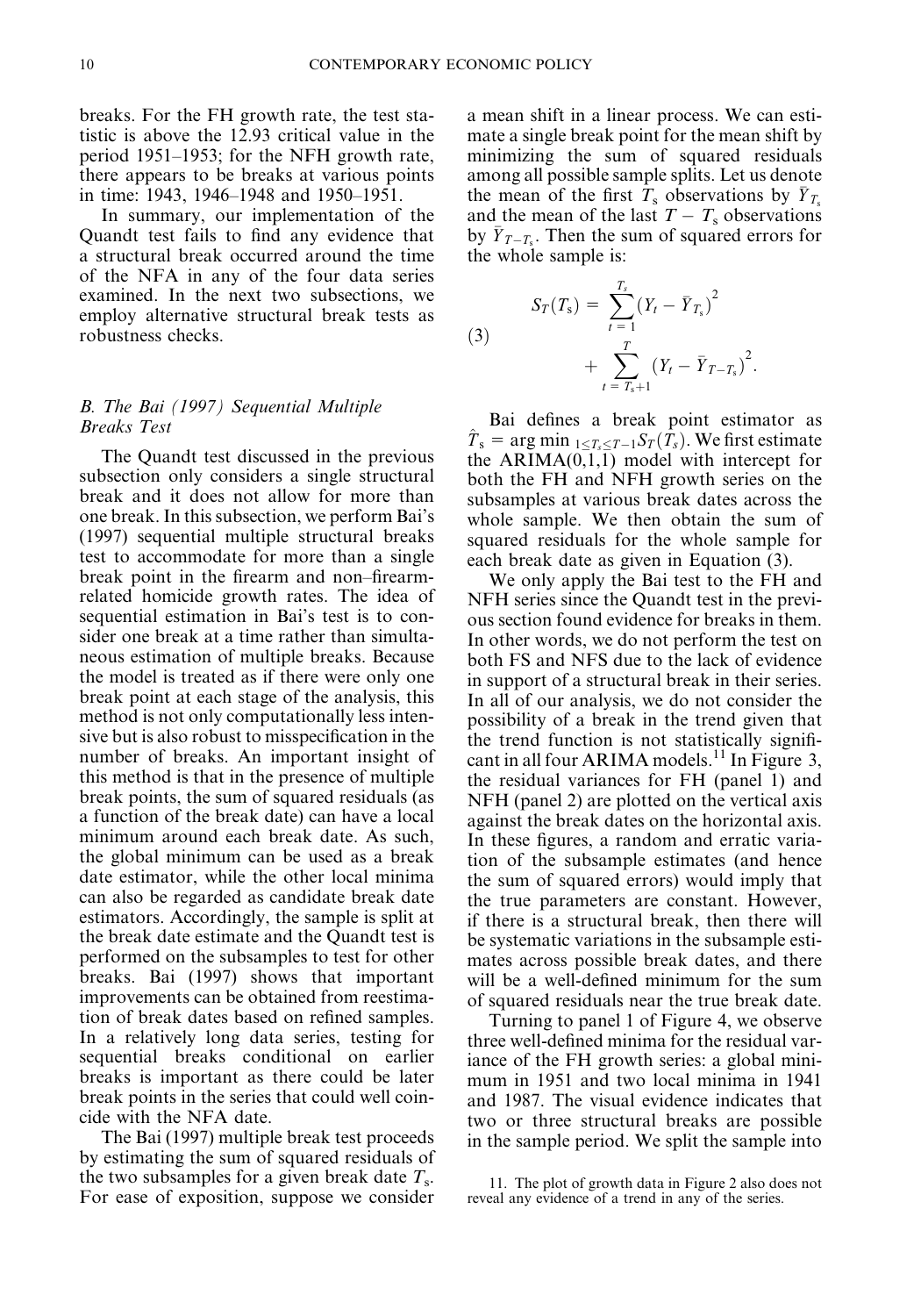FIGURE 4





two subsamples at the break date given by the global minimum (i.e. 1951) and test for structural breaks on the two subsamples. For the period 1952–2004, we find the Quandt test (test statistic equals 33.22) rejects the null hypothesis of parameters constancy and identifies 1987 as the structural break date. As for the period 1915–1951, we fail to find evidence for a break.

Next, we divide the sample in 1987 and conduct tests for structural breaks in the periods 1915–1987 and 1988–2004. No structural breaks are identified in the latter period although for the former period, the Quandt test has a test statistic of 20.16 and rejects the null of parameter constancy at the 5% level in 1951. Finally, we reconsider the sample period 1951–1987 in which we have failed to find any evidence of a structural break so far.

It is evident from a sequence of Bai's structural break test that two structural breaks appeared to have occurred in 1951 and 1987. None of these dates, however, coincide with the date when the NFA was implemented.

Repeating the analysis for NFH series, we find that there is only a single break date in 1950 (see panel 2 of Figure 4). Again, this date does not coincide with the NFA date.

## C. The Bai and Perron (1998, 2003) Test

Another test that we perform is based on the approach suggested by Bai and Perron (1998, 2003). In what follows, we adhere to the practical recommendations made by Bai



and Perron  $(2003).<sup>12</sup>$  We start by computing the double maximum test statistics  $UD_{max}$  $F_T(M,q)$  and  $WD_{max}F_T(M,q)$ . These two tests have the null hypothesis of no structural break against an unknown number of breaks given some upper bound M. The  $UD_{max}F_T(M,q)$ test applies equal weights to the individual tests while the  $WD_{max}F_{T}(M,q)$  test applies different weights to the individual tests such that the marginal  $p$  values are equal across the number of breaks, m for  $1 \leq m \leq M$ .<sup>13</sup> The break points are obtained using the global minimization of the sum of squared residuals. Conditional on both test statistics being significant at the 5% level, which indicates the presence of at least one break, we then decide on the number of breaks by sequentially examining the sup– $F(l + 1|l)$  test statistics starting from  $l = 1$ . We also set the maximum number of structural changes to  $M = 4$ . The results are reported in Table 3.

Contrary to the results based on the Quandt (1960) and Bai (1997) tests, we find evidence of a single structural break in the FS series, with 1987 as the break date. However, once again, this date is different from the NFA implementation date suggesting that the agreement has no effect in influencing the firearm related suicide rate. The mean of the firearm-related suicide growth rate appears to have decreased significantly after 1987, with the rate falling by more than 7%. For the

12. See section 5.5 on 'Summary and Practical Recommendations' in Bai and Perron (2003).

13. For details on the application of weights to the individual tests see Bai and Perron (1998).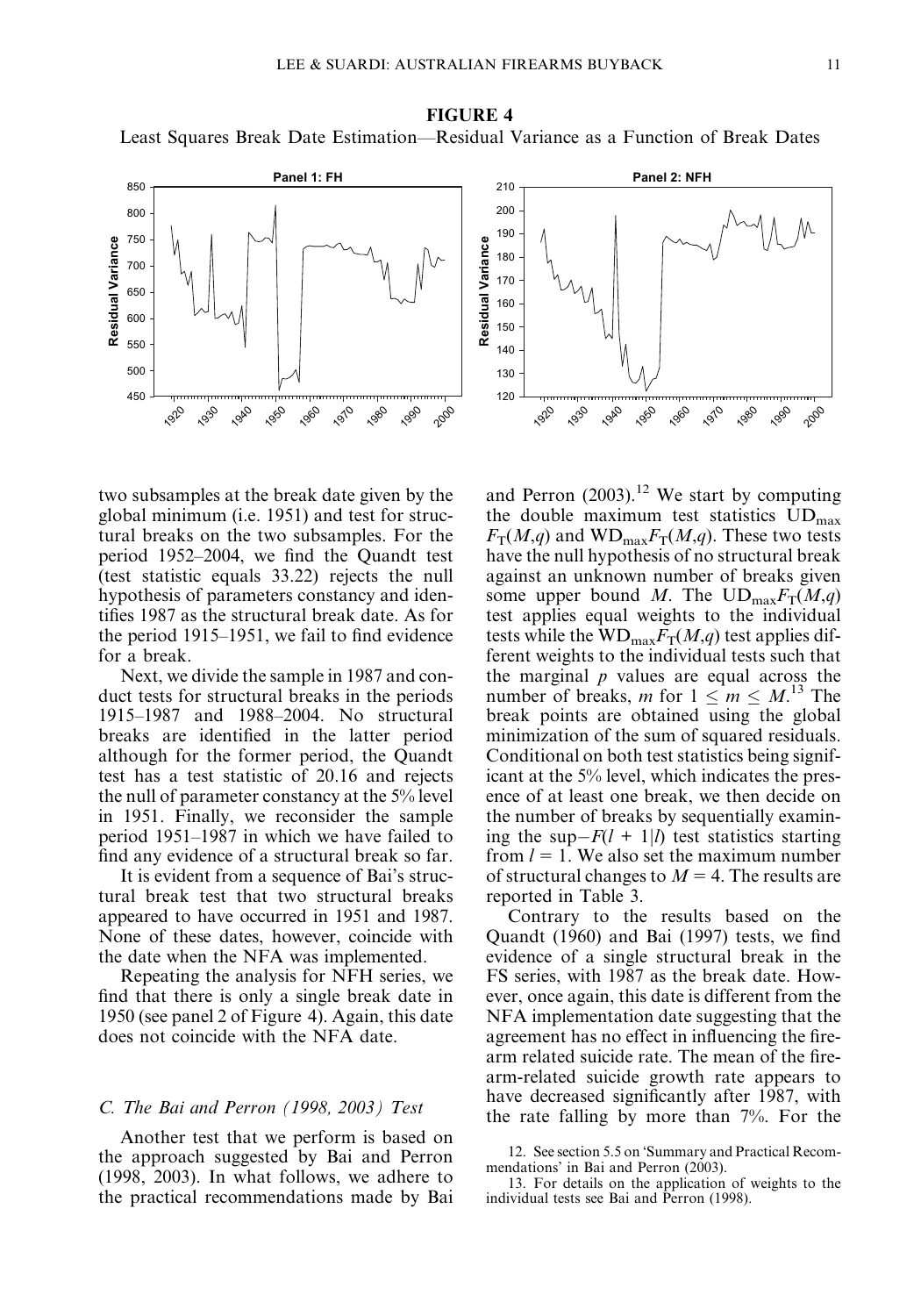|               |                             |            | Perron (1998)                                                         |  |  |
|---------------|-----------------------------|------------|-----------------------------------------------------------------------|--|--|
|               | <b>Double Maximum Tests</b> |            |                                                                       |  |  |
| <b>Series</b> |                             | $UD_{max}$ | $WD_{max}$                                                            |  |  |
|               |                             | 10.45      | 10.68                                                                 |  |  |
|               |                             | 3.97       | 4.72                                                                  |  |  |
|               |                             | 3.10       | 5.33                                                                  |  |  |
|               |                             | 4.10       | 5.36                                                                  |  |  |
|               |                             |            | $\sup$ - <i>F</i> ( <i>l</i> + 1  <i>l</i> ) test statistics          |  |  |
| F(2 1)        |                             | F(4 3)     | <b>Estimated Break Dates and</b><br>90% Confidence Intervals          |  |  |
| 3.15          | 4.07                        | 4.07       | 1987 [1978; 2001]                                                     |  |  |
|               |                             |            | <b>Estimated Mean of Growth Rates</b><br>(in Percentage) by Subsample |  |  |
|               | 1916–1986                   |            | 1987-2004                                                             |  |  |
|               | $-0.23$                     |            | $-7.80$                                                               |  |  |
|               | <b>NFS</b><br><b>NFH</b>    |            | F(3 2)                                                                |  |  |

TABLE 3 Tests for Multiple Breaks at Unknown Points in the Sample in the Mean Based on Bai and

*Notes:* The critical values of  $UD_{max}$  and  $WD_{max}$  tests at the 5% level are 8.88 and 9.91, respectively. The critical values of the sup– $F(l + 1|l)$  test at the 5% (10%) level are 10.13 (8.51), 11.14 (9.41) and 11.83 (10.04) for  $l = 1, 2$ , and 3, respectively.

remaining series, we fail to identify the presence of any structural breaks.

#### VI. ROBUSTNESS CHECK

As univariate ARIMA time series studies make it difficult to rule out any other competing hypotheses for why gun death rates changed, in this section, we control for some possible confounding factors. The two factors we control for are size of the police force and incarceration rates. Data for both these series come from the 1920–2006 volumes of the ABS publication Year Book Australia that reports with a slight lag information on these two variables for the period 1915–2004. For size of the police force, we express the number of police officers as a proportion of the Australian population. Due to data limitations, the series we use excludes from the numerator and denominator data from the Australian Capital Territory. This is because the Australian Federal Police was formed in October 1979 by the amalgamation of the Commonwealth Police

and the Australian Capital Territory Police, and for many years, separate counts of the number of Australian Capital Territory Police was not available. For incarceration rates, we express the number of convicted prisoners as a proportion of the Australian population.

Repeating the analysis in Section VA using this parsimonious multivariate time series model (as opposed to a univariate time series model), it is found that no breaks occur for any of the four series (FS, NFS, FH, and NFH). The additional explanatory variables apparently have the effect of diminishing the ability of the test to detect a break. This is consistent with the fact that the growth rates of both police force size and incarceration rates were positive in the period 1915–2004. More importantly, the results here are consistent and supportive of our earlier findings based on the univariate time series model.

#### VII. CONCLUSION

This paper takes a closer look at the effects of the NFA on gun deaths. Using a battery of structural break tests, there is little evidence to suggest that it had any significant effects on firearm homicides and suicides. In addition, there also does not appear to be any substitution effects—that reduced access to firearms may have led those bent on committing homicide or suicide to use alternative methods.

Since the 1996 Port Arthur massacre, two other shooting incidents have attracted much media attention in Australia. An incident on October 21, 2002 at Monash University, in which a gunman killed two people and wounded five, prompted the National Handgun Buyback Act of 2003. Under this scheme that ran from July to December 2003, 70,000 handguns were removed from the community at a cost of approximately A\$69 million. Another shooting on June 18, 2007, in which a lone gunman killed a man who had come to the aid of an assault victim and seriously wounded two others in Melbourne's central business district during morning rush hour, renewed calls for tougher gun controls. Although gun buybacks appear to be a logical and sensible policy that helps to placate the public's fears, the evidence so far suggests that in the Australian context, the high expenditure incurred to fund the 1996 gun buyback has not translated into any tangible reductions in terms of firearm deaths.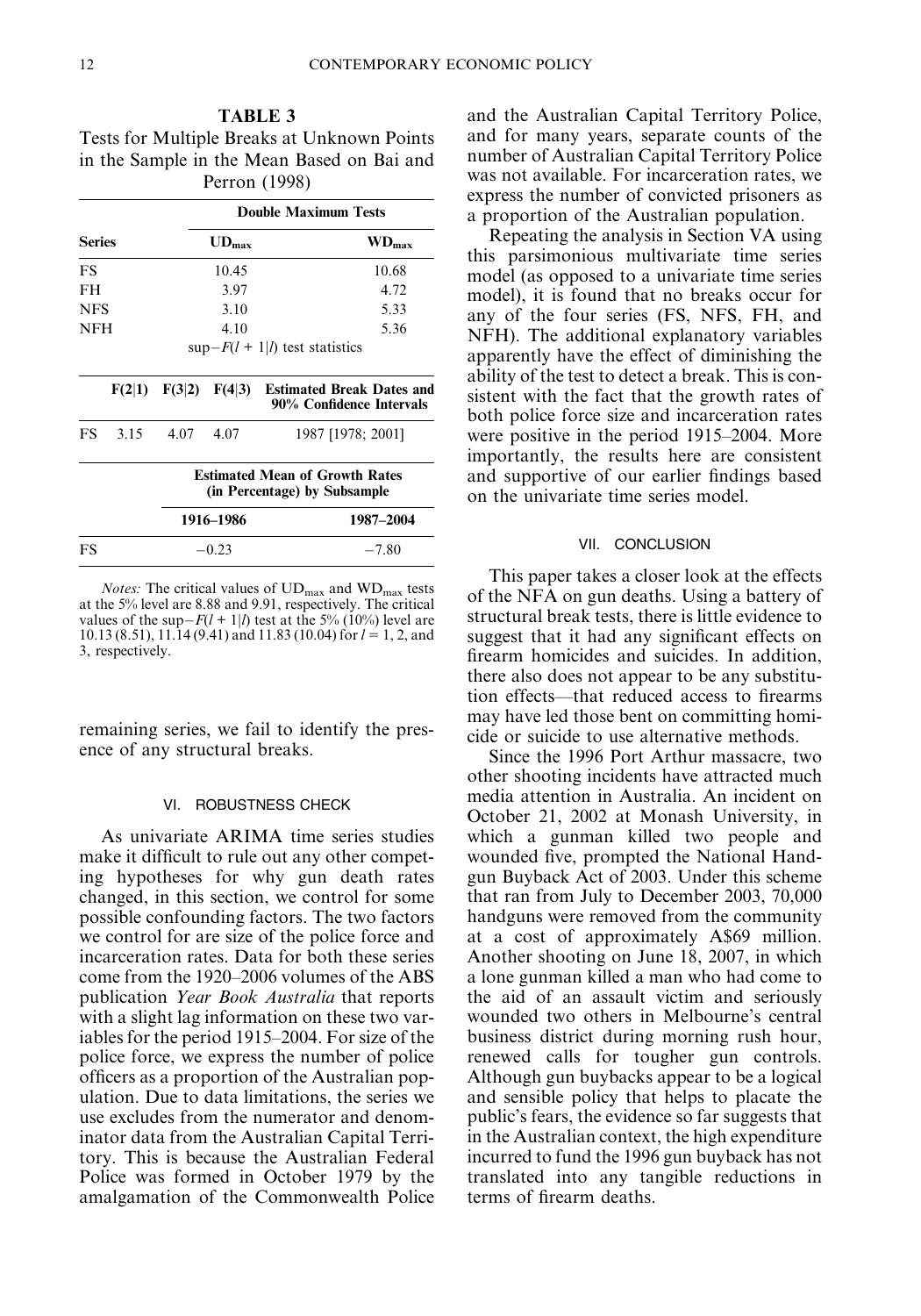# APPENDIX

| Year | <b>Rate of Firearm</b><br><b>Suicide</b> | <b>Rate of Firearm</b><br>Homicide | <b>Rate of Non-Firearm</b><br><b>Suicide</b> | <b>Rate of Non-Firearm</b><br>Homicide |
|------|------------------------------------------|------------------------------------|----------------------------------------------|----------------------------------------|
| 1915 | 4.031636                                 | 0.5215052                          | 9.166456                                     | 1.303763                               |
| 1916 | 3.702076                                 | 0.4248284                          | 7.970589                                     | 1.416094                               |
| 1917 | 3.056176                                 | 0.4250311                          | 7.104091                                     | 1.052458                               |
| 1918 | 3.280707                                 | 0.4771938                          | 6.621064                                     | 1.312283                               |
| 1919 | 2.984728                                 | 0.8280212                          | 7.529215                                     | 1.309429                               |
| 1920 | 3.693712                                 | 0.6156186                          | 8.170938                                     | 1.492409                               |
| 1921 | 3.226317                                 | 0.366627                           | 8.15745                                      | 1.026556                               |
| 1922 | 2.190349                                 | 0.4308883                          | 7.378962                                     | 1.005406                               |
| 1923 | 2.599515                                 | 0.2810287                          | 7.921496                                     | 1.334886                               |
| 1924 | 3.080288                                 | 0.4646245                          | 8.15674                                      | 1.393873                               |
| 1925 | 2.929672                                 | 0.2693951                          | 8.856365                                     | 1.128092                               |
| 1926 | 2.922548                                 | 0.5779049                          | 8.817177                                     | 1.122787                               |
| 1927 | 3.234943                                 | 0.5661151                          | 8.734347                                     | 1.213104                               |
| 1928 | 2.983081                                 | 0.5077584                          | 9.345927                                     | 1.253528                               |
| 1929 | 3.284389                                 | 0.7507175                          | 8.99297                                      | 1.094796                               |
| 1930 | 3.806511                                 | 0.6808395                          | 10.78512                                     | 0.9129438                              |
| 1931 | 3.784579                                 | 0.7661091                          | 8.886867                                     | 1.19513                                |
| 1932 | 2.645654                                 | 0.4561473                          | 8.818847                                     | 0.9274994                              |
| 1933 | 3.092081                                 | 0.4977496                          | 8.823744                                     | 0.9653326                              |
| 1934 | 3.204859                                 | 0.4193273                          | 9.165298                                     | 1.198078                               |
| 1935 | 3.107225                                 | 0.6095514                          | 8.652657                                     | 0.966362                               |
| 1936 | 3.466909                                 | 0.457337                           | 8.173054                                     | 0.9736851                              |
| 1937 | 2.984404                                 | 0.5705478                          | 7.563416                                     | 0.9948013                              |
| 1938 | 3.218072                                 | 0.3478996                          | 7.595809                                     | 0.8262616                              |
| 1939 | 2.82731                                  | 0.3874993                          | 8.381467                                     | 0.6888877                              |
| 1940 | 3.182049                                 | 0.5824285                          | 7.216432                                     | 0.7813066                              |
| 1941 | 2.236319                                 | 0.2391033                          | 6.540178                                     | 0.6047907                              |
| 1942 | 2.033218                                 | 0.2367445                          | 6.238914                                     | 1.08624                                |
| 1943 | 1.644804                                 | 0.2626158                          | 5.487288                                     | 0.7740255                              |
| 1944 | 1.627971                                 | 0.4240934                          | 5.759462                                     | 1.026032                               |
| 1945 | 1.677559                                 | 0.365275                           | 5.993215                                     | 0.6764351                              |
| 1946 | 2.330828                                 | 0.3750758                          | 7.474726                                     | 0.830525                               |
| 1947 | 2.493615                                 | 0.4090056                          | 7.348907                                     | 0.7916238                              |
| 1948 | 2.257172                                 | 0.3891676                          | 7.303379                                     | 0.7523907                              |
| 1949 | 2.655517                                 | 0.240261                           | 7.119314                                     | 0.6702018                              |
| 1950 | 2.298655                                 | 0.1589496                          | 6.99378                                      | 0.8803359                              |
| 1951 | 2.600402                                 | 0.4393373                          | 6.958153                                     | 0.9142966                              |
| 1952 | 3.04523                                  | 0.5094681                          | 7.595706                                     | 0.9610421                              |
| 1953 | 2.790583                                 | 0.3743465                          | 8.088153                                     | 0.9301944                              |
| 1954 | 3.227052                                 | 0.4339828                          | 7.555753                                     | 0.8679657                              |
| 1955 | 2.967479                                 | 0.4130557                          | 7.315433                                     | 0.9891596                              |
| 1956 | 2.938817                                 | 0.3288928                          | 7.893427                                     | 0.9972879                              |
| 1957 | 3.277961                                 | 0.5186648                          | 8.858794                                     | 0.7987437                              |
| 1958 | 3.423985                                 | 0.5486504                          | 8.839367                                     | 0.9753785                              |
| 1959 | 3.072646                                 | 0.5469111                          | 8.014733                                     | 0.9347208                              |
| 1960 | 2.754253                                 | 0.4963494                          | 7.873465                                     | 0.9732341                              |
| 1961 | 2.910431                                 | 0.5308929                          | 8.930377                                     | 0.8152998                              |
| 1962 | 3.174369                                 | 0.5957761                          | 10.50055                                     | 0.9402092                              |

TABLE 1A ABS Causes of Death Data 1915 to 2004

continued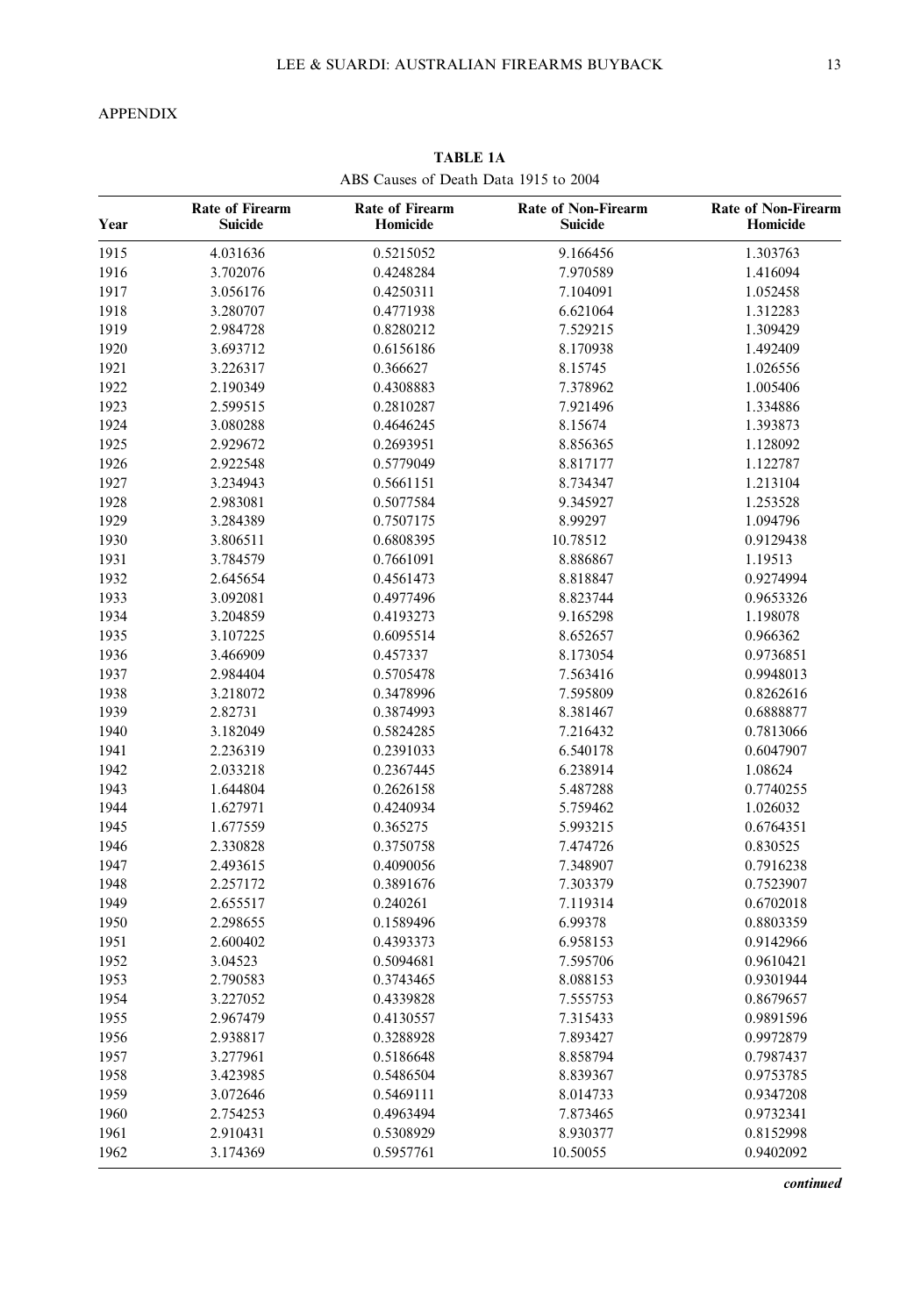| Year | <b>Rate of Firearm</b><br><b>Suicide</b> | <b>Rate of Firearm</b><br>Homicide | <b>Rate of Non-Firearm</b><br><b>Suicide</b> | <b>Rate of Non-Firearm</b><br>Homicide |
|------|------------------------------------------|------------------------------------|----------------------------------------------|----------------------------------------|
| 1963 | 3.068387                                 | 0.5570584                          | 12.61144                                     | 0.794493                               |
| 1964 | 3.089543                                 | 0.5731325                          | 11.41787                                     | 0.9313403                              |
| 1965 | 2.906654                                 | 0.5005416                          | 11.87249                                     | 0.9220503                              |
| 1966 | 2.931161                                 | 0.5431269                          | 11.06082                                     | 0.7845167                              |
| 1967 | 3.02566                                  | 0.5593657                          | 12.04331                                     | 0.8220981                              |
| 1968 | 2.939551                                 | 0.6911693                          | 9.776299                                     | 0.8910255                              |
| 1969 | 2.691019                                 | 0.4403485                          | 9.557194                                     | 0.8073056                              |
| 1970 | 3.19812                                  | 0.5676662                          | 9.20259                                      | 0.9514406                              |
| 1971 | 3.07639                                  | 0.5969114                          | 10.22402                                     | 1.147907                               |
| 1972 | 2.863873                                 | 0.4735537                          | 9.350807                                     | 1.172609                               |
| 1973 | 3.013802                                 | 0.5923935                          | 8.300913                                     | 1.281051                               |
| 1974 | 3.053364                                 | 0.5975556                          | 8.365779                                     | 1.165962                               |
| 1975 | 2.864753                                 | 0.6334127                          | 8.133595                                     | 0.9789106                              |
| 1976 | 3.057062                                 | 0.6057115                          | 7.66047                                      | 1.410951                               |
| 1977 | 2.959365                                 | 0.7046107                          | 8.074839                                     | 1.197838                               |
| 1978 | 3.252258                                 | 0.4805263                          | 7.848597                                     | 1.288368                               |
| 1979 | 3.602988                                 | 0.702686                           | 7.99822                                      | 1.102253                               |
| 1980 | 3.497704                                 | 0.7009017                          | 7.396895                                     | 1.197657                               |
| 1981 | 3.296867                                 | 0.6030854                          | 7.900419                                     | 1.299984                               |
| 1982 | 3.602417                                 | 0.6980919                          | 8.1005                                       | 1.198611                               |
| 1983 | 3.3001                                   | 0.597656                           | 7.899453                                     | 1.299252                               |
| 1984 | 3.40193                                  | 0.8023421                          | 7.599783                                     | 1.097604                               |
| 1985 | 3.502591                                 | 0.6017109                          | 8.100929                                     | 1.39977                                |
| 1986 | 3.402348                                 | 0.5993127                          | 9.002175                                     | 1.398396                               |
| 1987 | 3.498551                                 | 0.6025625                          | 10.2989                                      | 1.40188                                |
| 1988 | 3.199823                                 | 0.7016625                          | 10.10152                                     | 1.699717                               |
| 1989 | 2.700064                                 | 0.4995714                          | 10.69915                                     | 1.39761                                |
| 1990 | 2.801034                                 | 0.4980918                          | 9.69814                                      | 1.500135                               |
| 1991 | 2.898628                                 | 0.497569                           | 9.800951                                     | 1.400136                               |
| 1992 | 2.800854                                 | 0.600183                           | 10.90047                                     | 1.400427                               |
| 1993 | 2.399942                                 | 0.3339542                          | 10.69785                                     | 1.341477                               |
| 1994 | 2.402724                                 | 0.274437                           | 9.297252                                     | 1.33858                                |
| 1995 | 2.202331                                 | 0.3209428                          | 10.39744                                     | 1.482977                               |
| 1996 | 2.102594                                 | 0.5406671                          | 10.90072                                     | 1.163253                               |
| 1997 | 1.798293                                 | 0.4050209                          | 12.90127                                     | 1.328468                               |
| 1998 | 1.202484                                 | 0.2885961                          | 13.09906                                     | 1.23455                                |
| 1999 | 1.400201                                 | 0.3275942                          | 11.69828                                     | 1.484741                               |
| 2000 | 1.200832                                 | 0.3132606                          | 11.09987                                     | 1.336579                               |
| 2001 | 1.298083                                 | 0.2575562                          | 11.30157                                     | 1.339292                               |
| 2002 | 1.099742                                 | 0.2138386                          | 10.70211                                     | 1.405225                               |
| 2003 | 1.001377                                 | 0.1861856                          | 10.09931                                     | 1.333491                               |
| 2004 | 0.8361743                                | 0.1592713                          | 9.591119                                     | 1.14974                                |

TABLE 1A Continued

Note: Rates of homicide and suicide are expressed as total number of deaths per 100,000 of the Australian population.